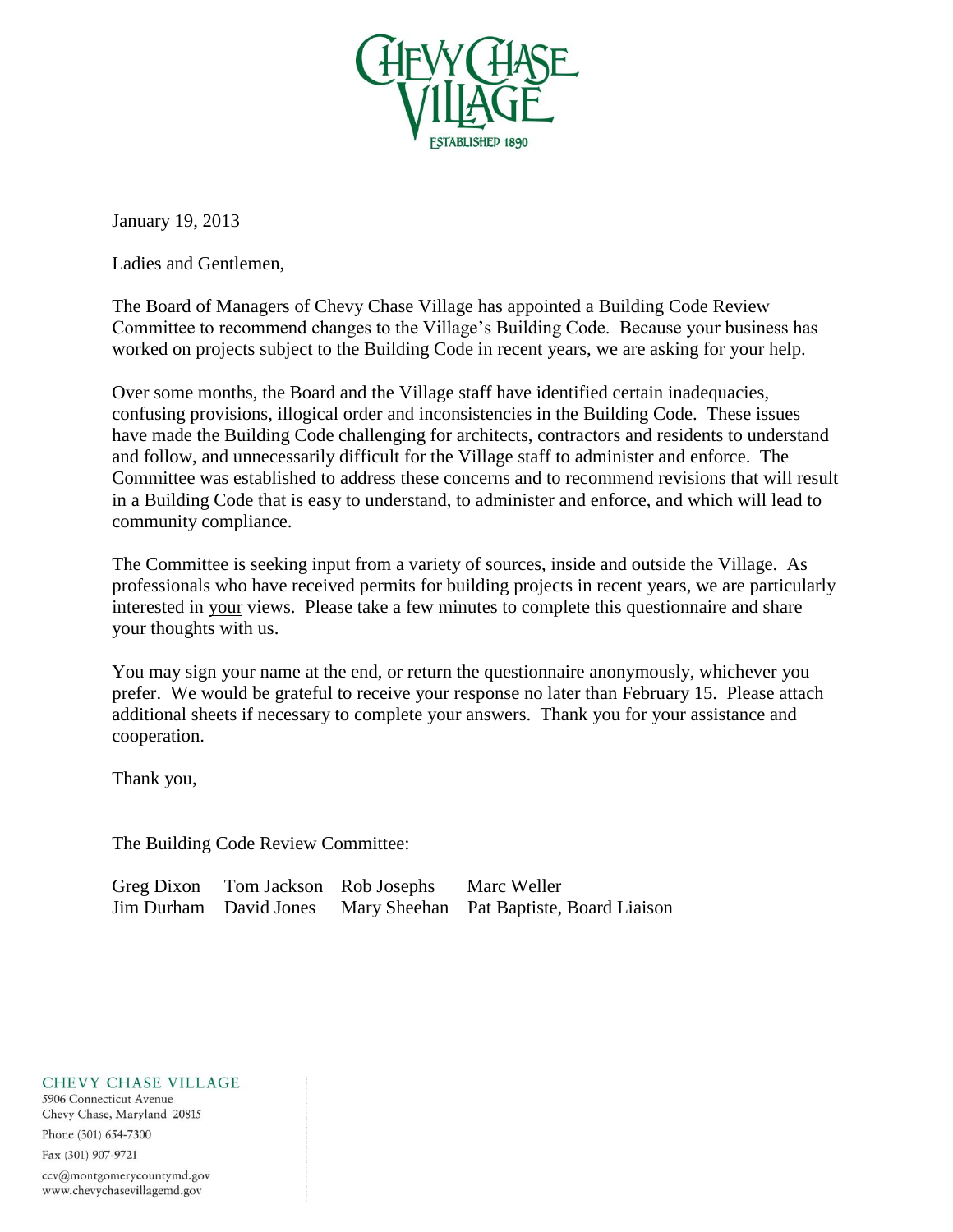## **Building Code Questionnaire**

1. Briefly describe the nature of your recent building project(s) (e.g., new home construction, two story back/side addition, kitchen/bath renovation, outside deck/patio, etc.)

|                                                                                                           |                                                                           | 2. Check the type(s) of Village permits that were required in connection with your projects(s):                                 |
|-----------------------------------------------------------------------------------------------------------|---------------------------------------------------------------------------|---------------------------------------------------------------------------------------------------------------------------------|
| <b>Building Permit</b>                                                                                    | Signs                                                                     | Driveways and Features                                                                                                          |
| Heaters, Generators, Air<br>Conditioners<br>Fences and Walls<br>so, what is your opinion of that process? | Dumpster<br><b>Tree Removal</b><br><b>Right of Way License</b>            | at Grade<br>Public Storage Unit<br>3. Was a variance or special permit from the Board of Managers required for your project? If |
|                                                                                                           |                                                                           |                                                                                                                                 |
|                                                                                                           | you? Corner lot? Irregularly shaped lot? Particularly small or large lot? | 4. Was there anything in particular about the lot that complicated the permitting process for                                   |
|                                                                                                           |                                                                           |                                                                                                                                 |
|                                                                                                           |                                                                           |                                                                                                                                 |
|                                                                                                           | 5. In planning your project, did you consult the Village Building Code?   | If so, what                                                                                                                     |

was your reaction to the Code? Did you find it helpful? Confusing? Easy/hard to understand? \_\_\_\_\_\_\_\_\_\_\_\_\_\_\_\_\_\_\_\_\_\_\_\_\_\_\_\_\_\_\_\_\_\_\_\_\_\_\_\_\_\_\_\_\_\_\_\_\_\_\_\_\_\_\_\_\_\_\_\_\_\_\_\_\_\_\_\_\_\_\_\_\_\_\_\_\_\_ \_\_\_\_\_\_\_\_\_\_\_\_\_\_\_\_\_\_\_\_\_\_\_\_\_\_\_\_\_\_\_\_\_\_\_\_\_\_\_\_\_\_\_\_\_\_\_\_\_\_\_\_\_\_\_\_\_\_\_\_\_\_\_\_\_\_\_\_\_\_\_\_\_\_\_\_\_\_ \_\_\_\_\_\_\_\_\_\_\_\_\_\_\_\_\_\_\_\_\_\_\_\_\_\_\_\_\_\_\_\_\_\_\_\_\_\_\_\_\_\_\_\_\_\_\_\_\_\_\_\_\_\_\_\_\_\_\_\_\_\_\_\_\_\_\_\_\_\_\_\_\_\_\_\_\_\_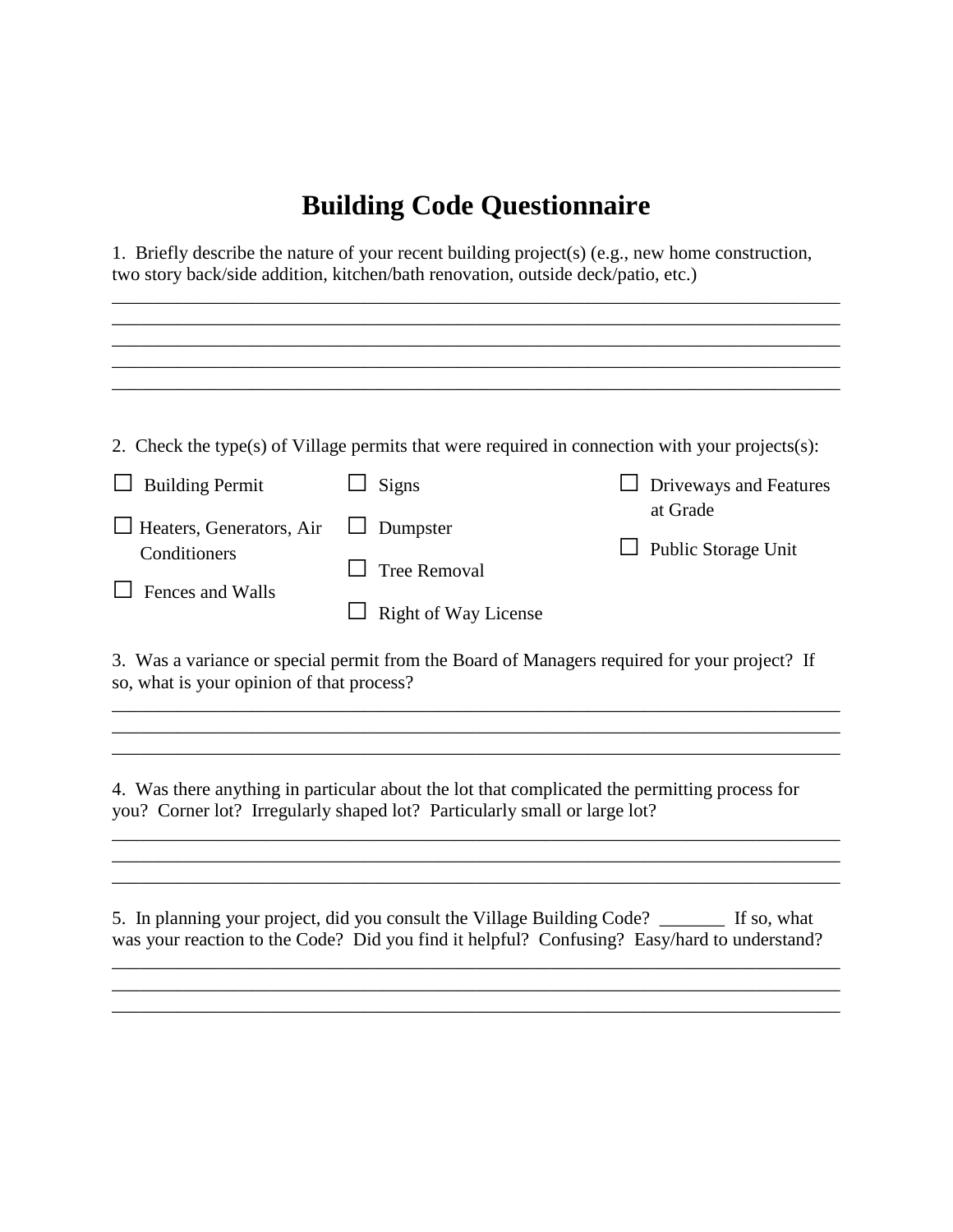6. Did you consult "*The User's Guide to our Municipal Permitting Process for Village Residents and Contractors"*? \_\_\_\_\_\_\_\_ If so, what was your reaction to the User's Guide? Did you find it helpful? Confusing? Easy/hard to understand?

\_\_\_\_\_\_\_\_\_\_\_\_\_\_\_\_\_\_\_\_\_\_\_\_\_\_\_\_\_\_\_\_\_\_\_\_\_\_\_\_\_\_\_\_\_\_\_\_\_\_\_\_\_\_\_\_\_\_\_\_\_\_\_\_\_\_\_\_\_\_\_\_\_\_\_\_\_\_ \_\_\_\_\_\_\_\_\_\_\_\_\_\_\_\_\_\_\_\_\_\_\_\_\_\_\_\_\_\_\_\_\_\_\_\_\_\_\_\_\_\_\_\_\_\_\_\_\_\_\_\_\_\_\_\_\_\_\_\_\_\_\_\_\_\_\_\_\_\_\_\_\_\_\_\_\_\_ \_\_\_\_\_\_\_\_\_\_\_\_\_\_\_\_\_\_\_\_\_\_\_\_\_\_\_\_\_\_\_\_\_\_\_\_\_\_\_\_\_\_\_\_\_\_\_\_\_\_\_\_\_\_\_\_\_\_\_\_\_\_\_\_\_\_\_\_\_\_\_\_\_\_\_\_\_\_

7. What was your reaction to the permits that were required from the Village for your project? Were the permits appropriate? Overreaching? Was there any aspect of your project that did not require a permit that you think should have?

\_\_\_\_\_\_\_\_\_\_\_\_\_\_\_\_\_\_\_\_\_\_\_\_\_\_\_\_\_\_\_\_\_\_\_\_\_\_\_\_\_\_\_\_\_\_\_\_\_\_\_\_\_\_\_\_\_\_\_\_\_\_\_\_\_\_\_\_\_\_\_\_\_\_\_\_\_\_  $\mathcal{L}_\mathcal{L} = \{ \mathcal{L}_\mathcal{L} = \{ \mathcal{L}_\mathcal{L} = \{ \mathcal{L}_\mathcal{L} = \{ \mathcal{L}_\mathcal{L} = \{ \mathcal{L}_\mathcal{L} = \{ \mathcal{L}_\mathcal{L} = \{ \mathcal{L}_\mathcal{L} = \{ \mathcal{L}_\mathcal{L} = \{ \mathcal{L}_\mathcal{L} = \{ \mathcal{L}_\mathcal{L} = \{ \mathcal{L}_\mathcal{L} = \{ \mathcal{L}_\mathcal{L} = \{ \mathcal{L}_\mathcal{L} = \{ \mathcal{L}_\mathcal{$ \_\_\_\_\_\_\_\_\_\_\_\_\_\_\_\_\_\_\_\_\_\_\_\_\_\_\_\_\_\_\_\_\_\_\_\_\_\_\_\_\_\_\_\_\_\_\_\_\_\_\_\_\_\_\_\_\_\_\_\_\_\_\_\_\_\_\_\_\_\_\_\_\_\_\_\_\_\_

8. What is your opinion of the fees that were charged for the Village permits you needed? Reasonable? Too high? Too low? Would you recommend that the Village's fee schedule be changed? If so, how?

\_\_\_\_\_\_\_\_\_\_\_\_\_\_\_\_\_\_\_\_\_\_\_\_\_\_\_\_\_\_\_\_\_\_\_\_\_\_\_\_\_\_\_\_\_\_\_\_\_\_\_\_\_\_\_\_\_\_\_\_\_\_\_\_\_\_\_\_\_\_\_\_\_\_\_\_\_\_ \_\_\_\_\_\_\_\_\_\_\_\_\_\_\_\_\_\_\_\_\_\_\_\_\_\_\_\_\_\_\_\_\_\_\_\_\_\_\_\_\_\_\_\_\_\_\_\_\_\_\_\_\_\_\_\_\_\_\_\_\_\_\_\_\_\_\_\_\_\_\_\_\_\_\_\_\_\_ \_\_\_\_\_\_\_\_\_\_\_\_\_\_\_\_\_\_\_\_\_\_\_\_\_\_\_\_\_\_\_\_\_\_\_\_\_\_\_\_\_\_\_\_\_\_\_\_\_\_\_\_\_\_\_\_\_\_\_\_\_\_\_\_\_\_\_\_\_\_\_\_\_\_\_\_\_\_

9. Did you experience any Code enforcement issues during the construction process? \_\_\_\_\_\_\_ After construction was completed?  $\qquad \qquad$  If so, please explain and give your opinion of that process.

\_\_\_\_\_\_\_\_\_\_\_\_\_\_\_\_\_\_\_\_\_\_\_\_\_\_\_\_\_\_\_\_\_\_\_\_\_\_\_\_\_\_\_\_\_\_\_\_\_\_\_\_\_\_\_\_\_\_\_\_\_\_\_\_\_\_\_\_\_\_\_\_\_\_\_\_\_\_

\_\_\_\_\_\_\_\_\_\_\_\_\_\_\_\_\_\_\_\_\_\_\_\_\_\_\_\_\_\_\_\_\_\_\_\_\_\_\_\_\_\_\_\_\_\_\_\_\_\_\_\_\_\_\_\_\_\_\_\_\_\_\_\_\_\_\_\_\_\_\_\_\_\_\_\_\_\_

 $\mathcal{L}_\mathcal{L} = \{ \mathcal{L}_\mathcal{L} = \{ \mathcal{L}_\mathcal{L} = \{ \mathcal{L}_\mathcal{L} = \{ \mathcal{L}_\mathcal{L} = \{ \mathcal{L}_\mathcal{L} = \{ \mathcal{L}_\mathcal{L} = \{ \mathcal{L}_\mathcal{L} = \{ \mathcal{L}_\mathcal{L} = \{ \mathcal{L}_\mathcal{L} = \{ \mathcal{L}_\mathcal{L} = \{ \mathcal{L}_\mathcal{L} = \{ \mathcal{L}_\mathcal{L} = \{ \mathcal{L}_\mathcal{L} = \{ \mathcal{L}_\mathcal{$ \_\_\_\_\_\_\_\_\_\_\_\_\_\_\_\_\_\_\_\_\_\_\_\_\_\_\_\_\_\_\_\_\_\_\_\_\_\_\_\_\_\_\_\_\_\_\_\_\_\_\_\_\_\_\_\_\_\_\_\_\_\_\_\_\_\_\_\_\_\_\_\_\_\_\_\_\_\_ \_\_\_\_\_\_\_\_\_\_\_\_\_\_\_\_\_\_\_\_\_\_\_\_\_\_\_\_\_\_\_\_\_\_\_\_\_\_\_\_\_\_\_\_\_\_\_\_\_\_\_\_\_\_\_\_\_\_\_\_\_\_\_\_\_\_\_\_\_\_\_\_\_\_\_\_\_\_

10. Are there particular sections of the Building Code that you think should be changed? \_\_\_\_\_\_ If so, which sections? And what changes would you recommend?

11. Are there provisions that you think should be added to the Building Code that are not currently included?

\_\_\_\_\_\_\_\_\_\_\_\_\_\_\_\_\_\_\_\_\_\_\_\_\_\_\_\_\_\_\_\_\_\_\_\_\_\_\_\_\_\_\_\_\_\_\_\_\_\_\_\_\_\_\_\_\_\_\_\_\_\_\_\_\_\_\_\_\_\_\_\_\_\_\_\_\_\_ \_\_\_\_\_\_\_\_\_\_\_\_\_\_\_\_\_\_\_\_\_\_\_\_\_\_\_\_\_\_\_\_\_\_\_\_\_\_\_\_\_\_\_\_\_\_\_\_\_\_\_\_\_\_\_\_\_\_\_\_\_\_\_\_\_\_\_\_\_\_\_\_\_\_\_\_\_\_